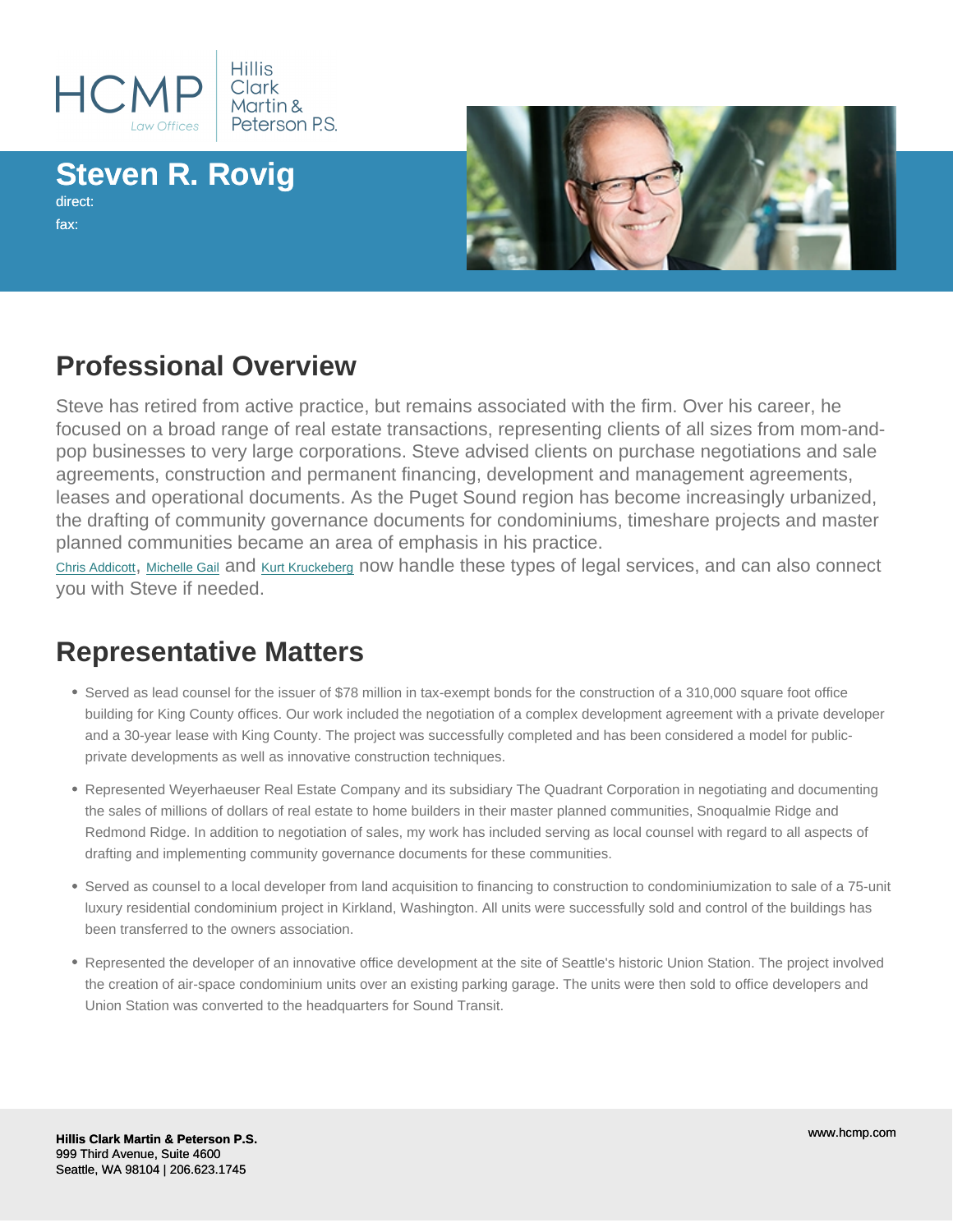

- Represented Glacier Northwest, Inc. in a variety of land transactions including the sale of a \$42 million site to Pierce County for development of a utility facility. The transaction included a creative lease-back of the site for continued operation of our client's sand and gravel mining operations in order to accommodate financing constraints faced by the County.
- Served as counsel to Radford Court Properties in connection with the acquisition of a ground lease from the University of Washington for redevelopment of a 399-unit rental housing project for University students. Our representation included the negotiation of the ground lease, a development agreement, architectural and construction contracts and the issuance of \$51 million in tax-exempt debt pursuant to Revenue Ruling 63-20. The financing was successfully closed and construction of the project is complete.
- Represented a variety of developers in the preparation of condominium documents for more than 30 residential, commercial and mixed-use projects in King and Snohomish Counties resulting in the creation of more than 700 units. Projects have ranged from a simple, four unit suburban project to the conversion of an historic Pioneer Square building involving integrated commercial and residential uses.

### **Articles and Presentations**

- Speaker, "Financing Public Projects Without Public Funds Development Structures," The Seminar Group's Public/Private Transactions Conference, November 4, 2015
- Speaker, "Potential Issues in a Complex Mixed-Use Redevelopment Project and the Best Approaches for Resolving Them," Law Seminars International, 2007
- Speaker, "Can't We All Just Get Along? The Impact of Master Community Developer Covenants on Builder Financing," Hillis Clark Martin & Peterson, P.S., 2003

### **Professional and Civic Involvement**

- King County Bar Association: President (2014 2015), Second Vice President and First Vice President (2012 2014), and Treasurer (2009 - 2011)
- Washington State Bar Association (Real Property, Probate & Trust Sections)
- Drafting Committee studying potential adoption by the Washington State Legislature of the Uniform Common Interest Ownership Act ("UCIOA"), Appointed by the Washington State Bar Association, 2009 - 2014
- King County Bar Foundation: Board of Trustees (Former President and Vice President)
- Montana State University Alumni Foundation Board of Governors (2016 Present)
- Initiative for Diversity: Co-Chair, 2002 2004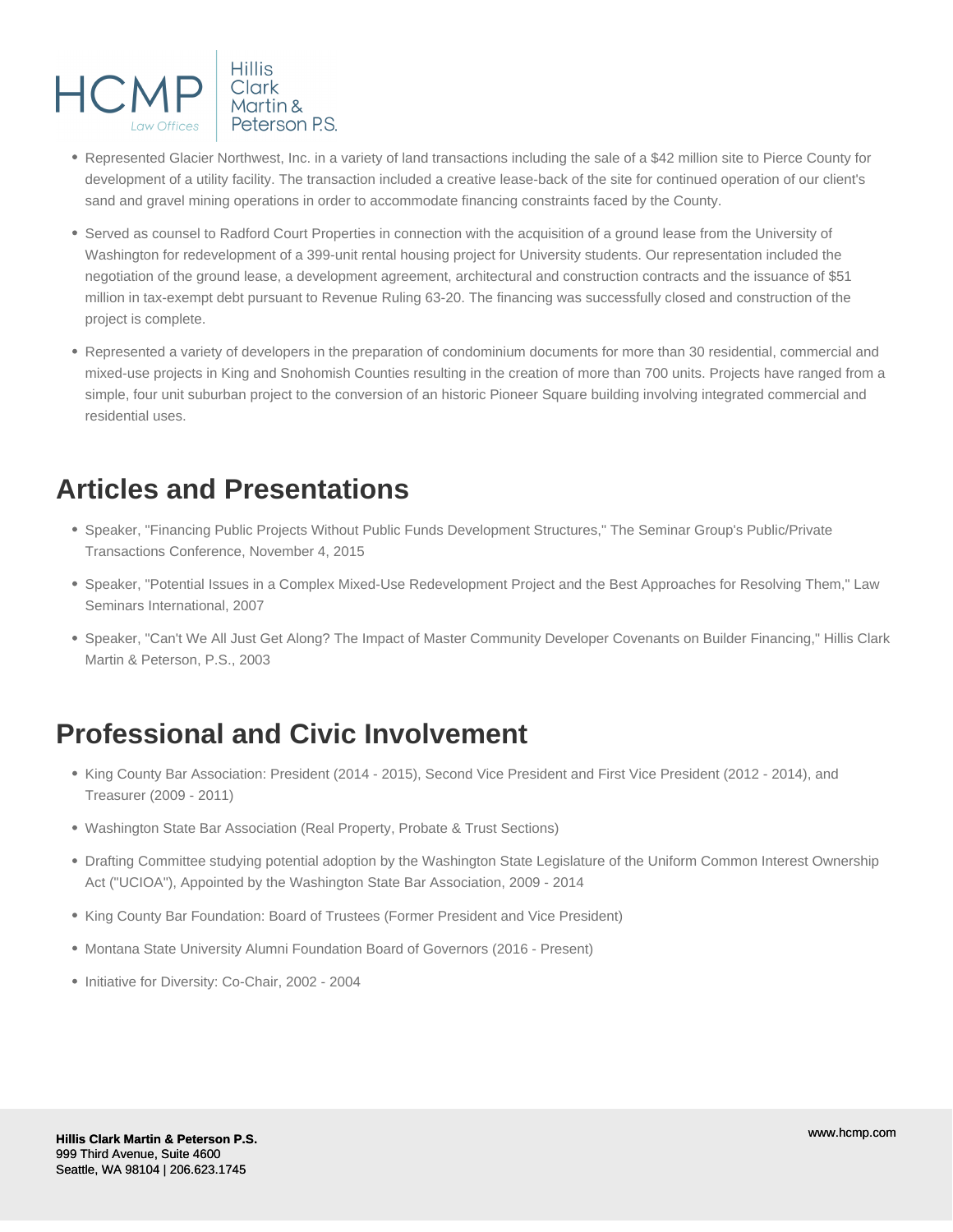

- Community Associations Institute, Washington Chapter
- Chicken Soup Brigade: Past President, Board Member, Capital Campaign Chairman
- Greater Seattle Business Association: Past Board Member, Past Businessman of the Year
- First Place School for Homeless Children: 2000 Capital Campaign
- Volunteer Attorneys for People with AIDS

## **Honors / Awards / Prior Experience**

- Named to the 2018 edition of Best Lawyers in America®
- A/V Preeminent Lawyer, Martindale Hubbell
- Past recipient of King County Bar Association Pro Bono Award
- Repeatedly recognized as a Super Lawyer by Washington Super Lawyers, most recently in 2018
- Served as Legislative Counsel to U.S. Senator Max Baucus, 1980-1983 Responsibility for natural resource issues, including staffing of committee hearings, drafting of legislation, and writing of speeches and policy statements

### **Education**

- J.D., University of Montana, 1980 National Appellate Advocacy Team Student Bar Association Outstanding Student Award
- B.A., Montana State University, with highest honors, 1975 Phi Delta Phi William Randolph Hearst Foundation Scholar

## **Bar/Court Admissions**

- Washington State Courts
- Montana State Courts